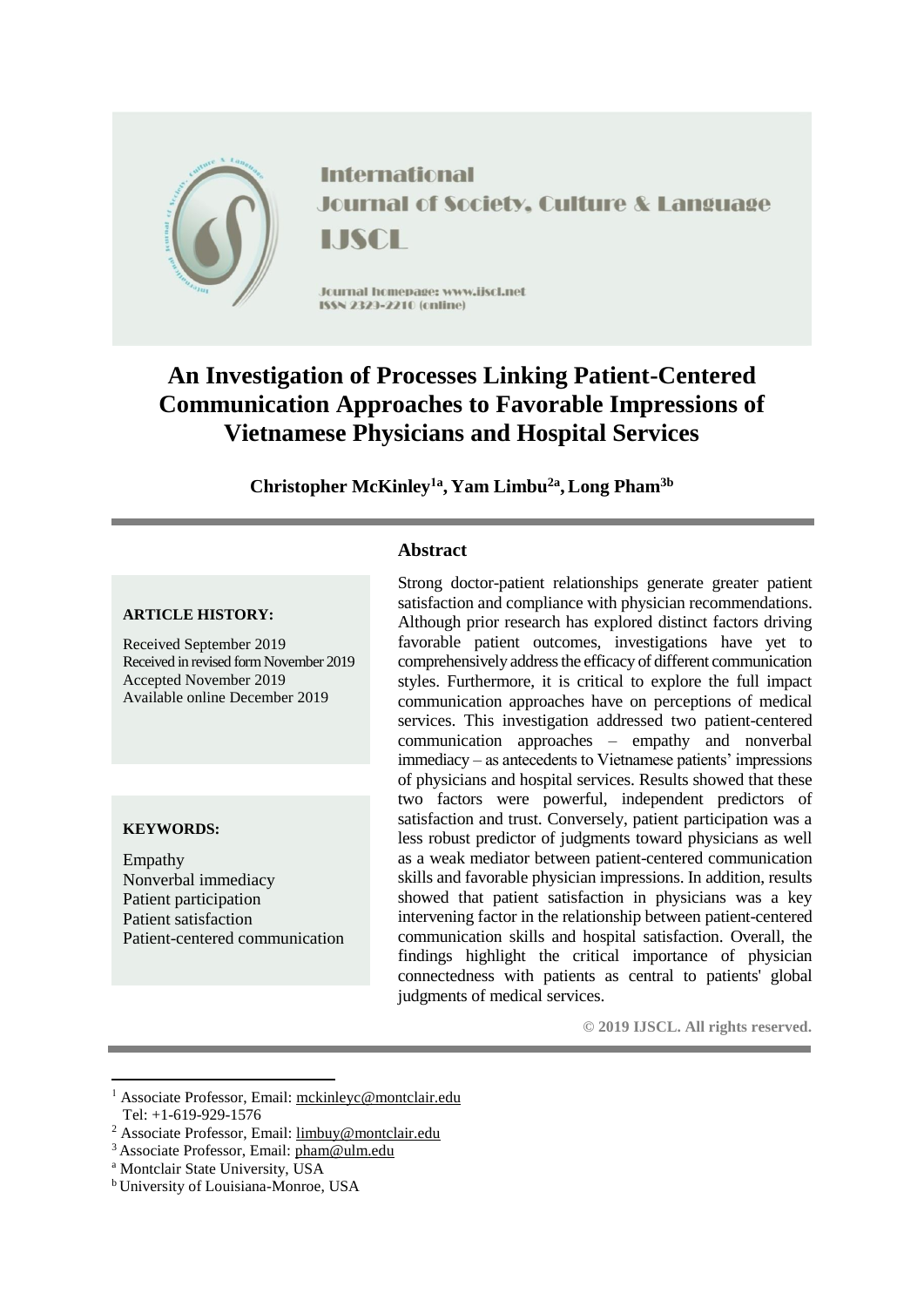# **1. Introduction**

ositive doctor-patient relationships are critical to fostering patient satisfaction and compliance with treatment **Exercise Consequent Solutions** are critical to fostering patient satisfaction and compliance with treatment recommendations. Consequently, it is vital to assess how favorable perceptions of physician communication skills contribute to favorable evaluations physicians and medical institutions. Drawing from a sample of Vietnamese adults, we seek to identify more clearly how patient assessments of physician communication skills drive greater patient participation and ultimately, more favorable impressions of physicians and hospital services. There are three rationales for this investigation. First, research examining doctor-patient communication in non-westernized nations is relatively limited (Han, Dunne, & FitzGerald, 2013; Nguyen & Austin, 2018). Consequently, non-U.S. investigations that provide greater insights on cross-cultural similarities and differences are warranted (Hernández López, 2016). Second, across all doctor-patient investigations, researchers have yet to compare the explanatory power of distinct communication styles (both verbally and nonverbally) on favorable patient experiences. Finally, investigations involving outcomes related to patient satisfaction and trust frequently limit assessments to patient judgments of one particular medical professional/physician (e.g., Comstock, Hooper, Goodwin, & Goodwin, 1982; Kim, Kaplowitz, & Johnston, 2004), while excluding broader impressions of the health care environment. We argue that increased patient-centered communication strategies may ultimately foster favorable impressions of hospital/health care facilities by first generating positive judgments of physicians.

Among Vietnamese populations, researchers have explored different doctor-patient communication areas, such as physician information-seeking initiation practices (Nguyen, Austin, Chau, Nguyen, & Nguyen, 2018; Nhung, 2014) and the nature of follow-up visits (Nguyen & Austin, 2018). However, compared to the predominance of investigations conducted in the U.S., doctor-patient communication research within Vietnam has been relatively limited (Nguyen & Austin, 2018). Furthermore, the majority of this work employed qualitative approaches aimed at highlighting effective physician and patient communication strategies (e.g., Nguyen et al., 2018; Tran, 2009). In one of the few quantitative doctor-patient investigations (Han, Dunne, & FitzGerald, 2013), results showed that Vietnamese medical students became more patient-centered in their communication approach with patients as they progressed through school years. Although the research is relatively limited, these recent investigations suggest that within Vietnamese culture, there is substantial interest in identifying more patientcentered communication strategies to improve overall care. This current analysis explores whether patient-centered approaches that have predicted favorable patient experiences within U.S. samples lead to similar positive outcomes among Vietnamese patients. Overall, this study provides a) a more comprehensive assessment of the interrelationships between different patient-centered interaction approaches and the larger impact these strategies have on patient impressions of medical facilities, and b) a comparative assessment in a non-U.S. context of the role of patient-centered interaction on patient evaluations of medical care.

# **2. Theoretical Framework**

## **2.1. Physician Communication Skills**

Numerous investigations have highlighted the influence of high-quality physician communication skills on favorable attitudes towards physicians (Derksen et al., 2017; Farzadnia & Giles, 2015; Kafetsios, Anagnostopoulos, Lempesis, & Valindra, 2014; Henry, Fuhrel-Forbis, Rogers, & Eggly, 2012) as well as broader medical outcomes (Stewart, 1995; Slatore et al., 2010, Jackson, 2005; Stewart et al., 2000). In addition, more patientcentered approaches to communication (PCC) has been linked to the improved emotional health of both patients and physicians (Clever, Jin, Levinson, & Meltzer, 2008; Krasner et al., 2009). In this study, we examine the impact of physician communication skills on patient satisfaction and trust - key precursors to patient compliance and improved health outcomes (Burgoon et al., 1987; Safran et al., 1998). Two communication skills identified as central to enhancing patient satisfaction and trust are nonverbal immediacy and empathy.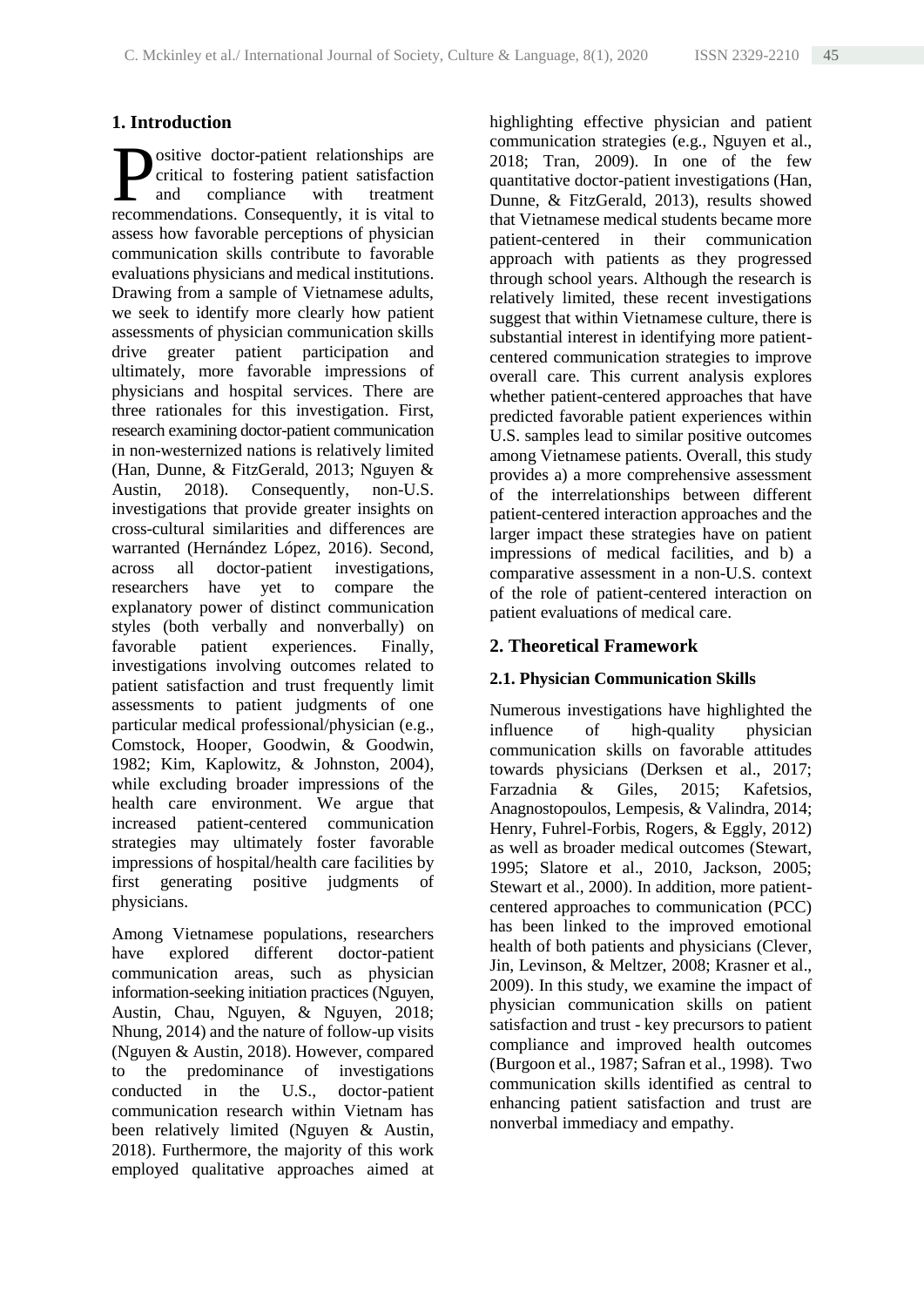#### *2.1.1. Nonverbal Immediacy*

Research shows that the nature of physicians' nonverbal communication skills can be vital to shaping interactions with patients and can influence patient health outcomes (Ambady, Koo, Rosenthal, & Winograd, 2002; Kafetsios, Anagnostopoulos, Lempesis, & Valindra, 2014; Tickle-Degnen & Rosenthal, 1990). Effective nonverbal communication is perceived to foster feelings of rapport between doctors and patients, leading to the development of interpersonal relationships between the provider and the patient (Ambady & Rosenthal, 1992; Hall, Harrigan, & Rosenthal, 1995). Among different nonverbal actions, immediacy serves as a critical factor driving favorable patient experiences. Nonverbal immediacy has been described as nonverbal communication behaviors serving to maximize one's perception of closeness with another (Mehrabian, 1969). The immediacy from health care providers can reflect direct eye contact, direct body orientation, shorter distance, and greater attention (Hall & Dornan, 1988). Prior metaanalytic work indicates that patient satisfaction is linked to enhanced physician nonverbal immediacy (Hall & Dornan, 1988). For example, Conlee, Olvera, and Vagim (1993) assessed the link between unique dimensions of patient satisfaction with physician care and nonverbal immediacy. Results showed that while nonverbal immediacy was strongly associated with all components of patient satisfaction, it was most strongly associated with the attention/respect factor. More recently, Kafetsios et al. (2014) found that higher perceived nonverbal immediacy was linked to patient satisfaction, as well as greater perceived positive communication and lower perceived negative communication. Furthermore, immediacy was found to mediate the relationship between emotion regulation skills and satisfaction.

Although not directly assessed in prior studies involving patient satisfaction, perceptions of physician trust may also be strongly tied to nonverbal immediacy. In particular, favorable assessments of competence - a factor linked to trust (Thom, Hall, & Pawlson, 2004) - have been associated with greater perceived nonverbal immediacy (Conlee et al., 1993). Researchers have theorized that effective nonverbal communication contributes to

developing more trusting interpersonal relationships between physicians and patients (Ambady & Rosenthal, 1992). Consequently, greater nonverbal immediacy contributes to building rapport between the doctor and patient, with patients developing greater trust.

#### *2.1.2. Empathy*

Empathy reflects both perspective-taking and an understanding of others' feelings and thoughts (Hoffman, 2001). In the context of doctor-patient interaction, empathy incorporates skills needed to "understand the patient's inner feelings and perspective" and effectively "communicate this understanding" to the patient (Hojat et al., 2002, p. 1564). Empathy is considered central to effective patient-centered communication approaches (Gobar Babar, 2011; Kurtz, Silverman, Benson, & Draper, 2003), and a powerful therapeutic tool (Rogers, 1975). Overall, the ability of physicians to understand and navigate patients' challenges and emotional state and effectively communicate this to the patient leads to more favorable patient outcomes (Stepien & Baernstein, 2006). Numerous investigations indicate that empathy predicts greater patient satisfaction (Quaschning, Korner, & Wirtz, 2013; Stepien & Baernstein, 2006; Stewart, 2001). For example, Quaschning et al.'s recent investigation of patients at a rehabilitation clinic showed that empathy was associated with both patient satisfaction and acceptance of the treatment initiated by the medical staff.

Although studied less extensively than patient satisfaction, prior investigations suggest that empathy should also increase perceptions of trust in physicians (Derksen et al., 2017; Hojat, et al., 2010; Thom & Campbell, 1997). Hojat et al. (2002) showed that perceptions of physician empathy were strongly correlated with patientphysician 'interpersonal trust.' In one recent focus group investigation, respondents indicated that greater empathy by physicians was beneficial to developing a "trustful and safe" relationship (Derksen et al., 2017, p. 990). Overall, empathy should contribute to greater satisfaction and trust in physicians.

#### **2.2. The Role of Patient Participation**

Greater shared decision-making between physicians and patients is a central component of patient-centered communication strategies. In this study, we explore the proximal role of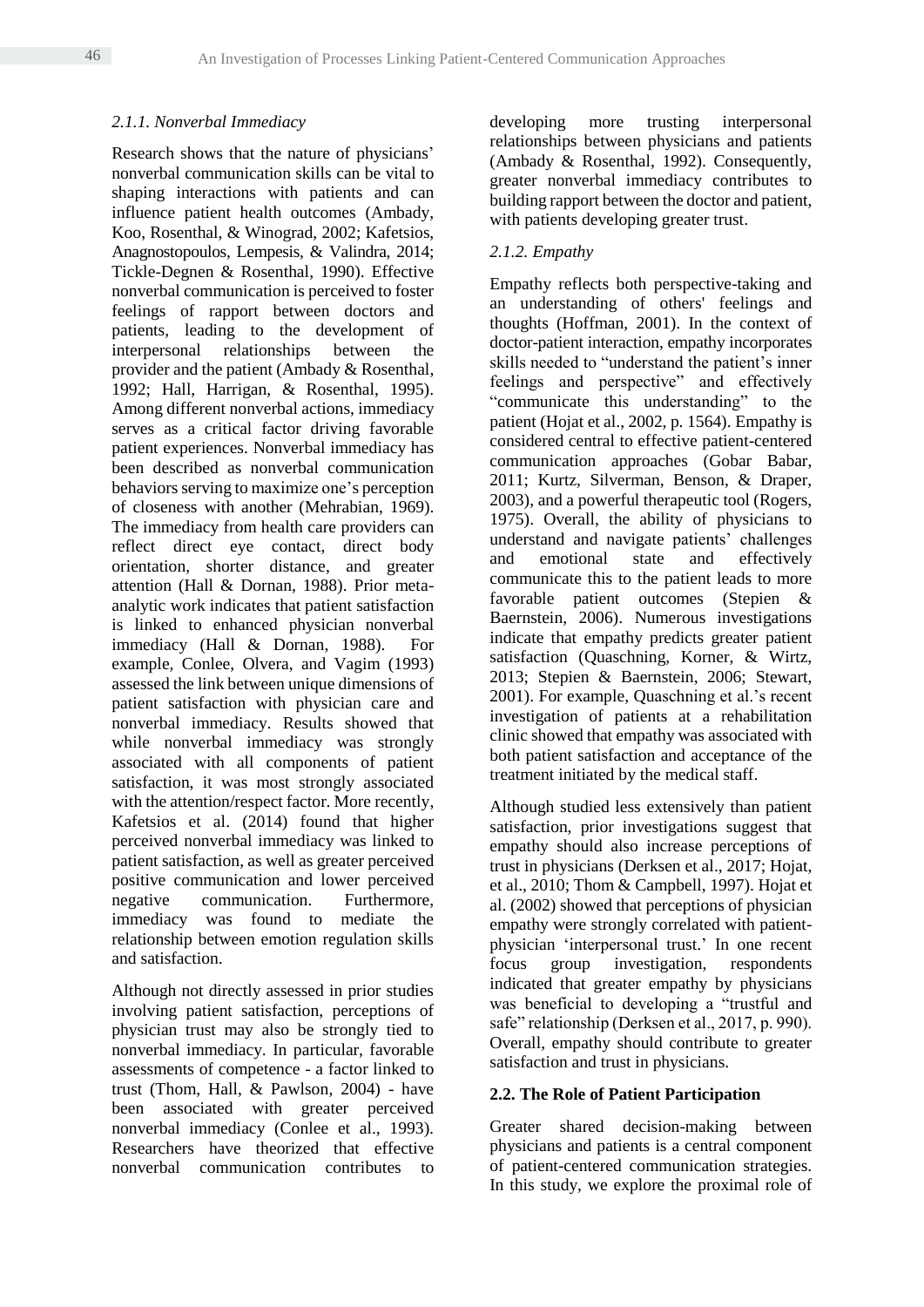patient participation in predicting favorable impressions of physicians and hospital services. Prior research shows that increased patient participation increases patient satisfaction (Quaschning et al., 2014; Rost, 1989; Suh & Lee, 2010). Although patients vary to the extent they will offer information, in general, patients report greater satisfaction when they feel that physicians have met their information needs (Kravitz et al., 2002). In one of the earliest studies examining patient participation, Rost (1989) found that patients who interrupted physicians more frequently during a consultation subsequently reported higher levels of patient satisfaction. Conversely, greater frequency of physicians interrupting patients predicted lower levels of patient satisfaction.

Prior research has also found significant associations between patient participation and trust (Ommen et al., 2008; Peek et al., 2013; Savage, 2011; Yang & Wu, 2018). Unfortunately, there are conflicting arguments regarding the direction of this relationship (i.e., Peek et al., 2013; Savage, 2011; Yang & Wu, 2018). Savage (2011) tested a process model whereby trust preceded and hence led to, patient desire to participate. Conversely, a recent investigation argued that patient participation affects the understanding and expectations between doctors and patients and patient trust in the physician (Yang & Wu). This is predicated on the idea that greater patient participation creates a psychological contract, defined as a set of subjective beliefs related to mutual expectations between doctors and patients (Yang & Wu). Although the relationship was tested via correlational analysis, findings supported these predictions. Overall, while the direction of this relationship is relatively unclear, patient participation should associate with both greater satisfaction and trust in one's physician.

## *2.2.1. Potential Mediating Role*

Within the literature on doctor-patient interaction, it remains unclear how patientcentered factors operate together to predict favorable patient experiences. While patient participation and physician communication skills are also interrelated, there lack any theoretical or empirical investigations identifying a clear directional relationship. Quashchning et al. (2013) found a strong correlation between shared decision making and empathy but did not examine any directional relationship between these factors. Street et al. (2005) found that supportive talk among physicians (a composite measuring including praise, reassurance, and empathy) predicted greater patient participation. Although not specifically examining patient participation, in a review of literature on immediacy, Ellis, Carmon, and Pike (2016) noted that this skill was consistently linked to greater patient motivation. This suggests that a potential response to increased patient-centered approaches is a desire to learn about health concerns as well as contribute to medical decisions. Overall, while findings do seem to suggest that there is a relationship that exists between different communication skills and patient participation, it is theoretically and empirically unclear whether participation results from these enhanced physician communication skills. Given the status and expertise physicians possess, patients may initially be hesitant to be active contributors to health decision-making. Thus, patient-centered communication styles among physicians may precipitate greater shared decision-making among patients. In an effort to more clearly isolate processes driving patient satisfaction, we explore the potential mediating role of patient participation.

# **2.3. Impressions of Hospital Services**

Research examining the influence of doctorpatient interaction on patient satisfaction often focuses exclusively on patient judgments of a particular physician. This ignores the impact physician's communication skills could have on broader patient attitudes/impressions of medical institutions. Similar to patient satisfaction with physicians, broader judgments toward hospital services may contribute to increased preventative care as well as followup interactions/visits. Unfortunately, there lacks research exploring the role that positive doctor-patient relationships have on patients' satisfaction and trust with hospital services. A review of the literature suggests that researchers may combine various elements of the health care experience (e.g., physician care, nursing care, organizational impression) into one composite measure to assess patient experiences (Kraska, Weigand, & Geraedts, 2017) or assess communication more broadly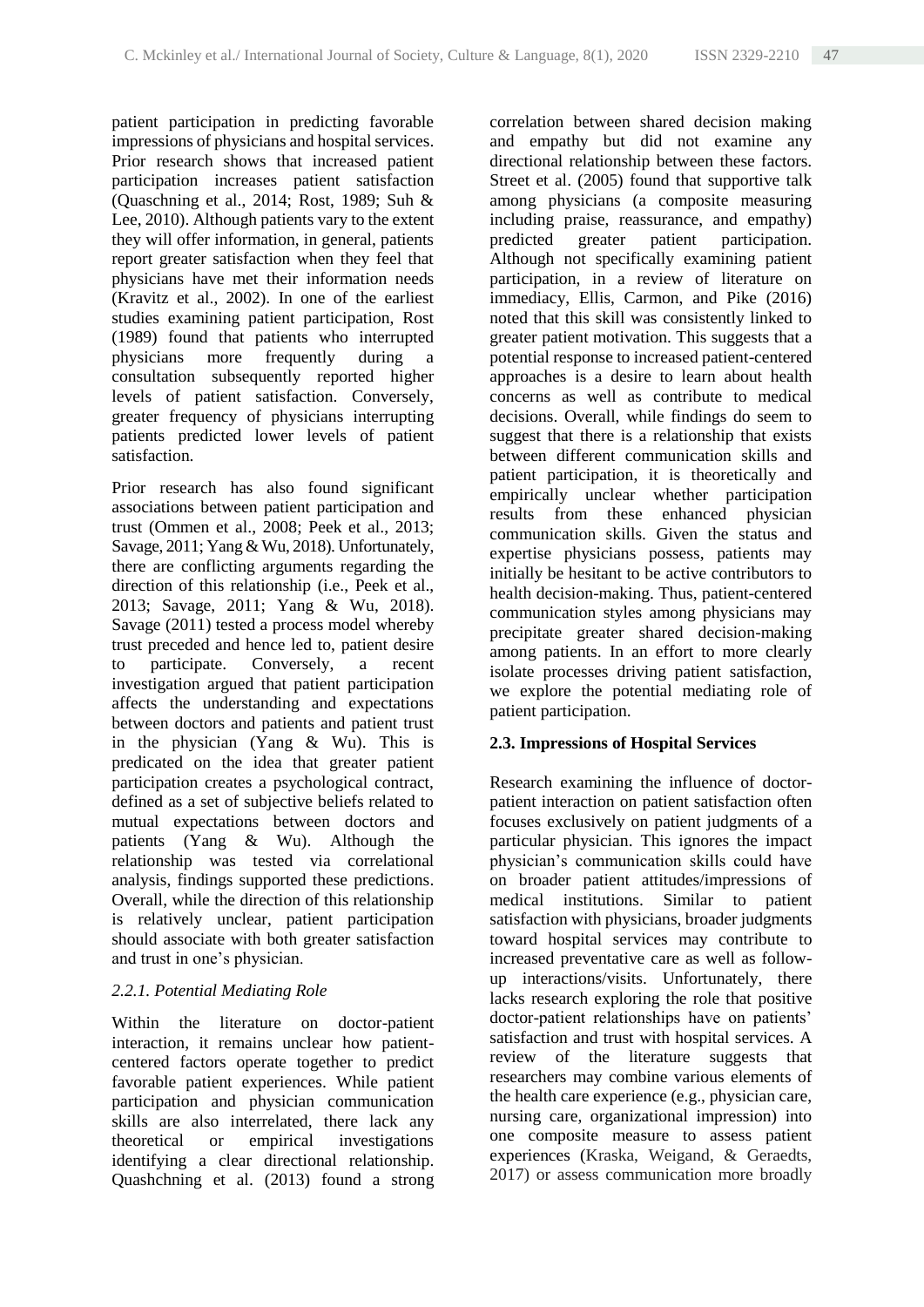as one of several service quality elements within hospitals (Andaleeb, 2001). For example, in one study involving Bangladesh patients, researchers found that communication from medical staff predicted greater satisfaction with hospital services (Andaleeb, 2001). Unfortunately, these investigations do not allow researchers to assess the role that unique physician communication skills (e.g., empathy, nonverbal immediacy) play in affecting overall impressions toward hospital services. We argue that positive patient judgments of physicians stemming from greater patient-centered communication skills (empathy, nonverbal immediacy) should, in turn, lead to positive judgments toward that medical institution. Essentially, positive doctor-patient experiences tied to effective physician communication skills should result in broader favorable impressions toward hospital services.

The review of the patient satisfaction literature indicates that satisfaction with one's physician should act as an intervening factor in the relationship between patient participation and satisfaction with hospital services. The interrelationship between patient participation, trust in one's physician, and trust in hospital services is less clear. In particular, given the lack of evidence showing that participation precedes trust in physicians, there is uncertainty as to whether trust in one's physician mediates the relationship between patient participation and trust in-hospital services.

## **2.4. Research Questions/Predictions**

The review above highlights the role that patient-centered communication factors nonverbal immediacy, empathy - play in contributing to more favorable judgments of physicians and broader hospital services. In the current study, two broad sets of relationships are explored. The first set of investigations examine the direct and indirect relationship between nonverbal immediacy and empathy on patient satisfaction with physicians. In this context, we explore whether the relationship between patient-centered communication factors and judgments of physicians flows through patient participation. We expect that both nonverbal immediacy and empathy will predict satisfaction and trust in physicians. In addition, we explore whether the relationship between these patient-centered communication attributes

and favorable impressions of physicians is mediated by patient participation.

Secondly, we explore how patient-centered communication skills as well as patient participation, contribute to favorable impressions of hospital services. Positive judgments of physicians should intervene in this relationship, thus, directly influencing positive impressions of services.

# **3. Methodology**

#### **3.1. Participants and Procedure**

The participants of this study were employees of a large commercial bank in Vietnam. Emails soliciting participation in a survey were sent to all employees by the Executive Vice President. Qualified participants were individuals 18 years or older, suffered from at least one chronic or non-chronic condition, and had visited a Vietnamese hospital within the last six months. In addition, participants were required to be able to read and write in English. An online survey link was emailed to interested and eligible participants between February and April 2018. Each participant was asked to write the name of a hospital she/he visited, a health problem that made her/him visit the hospital, and the approximate distance of the hospital from her/his residence. The first section of the survey also included general demographic questions (e.g., gender, age, marital status). The second section addressed the central study variables: patient-centered communication skills (nonverbal immediacy, empathy), patient participation, and satisfaction/trust in physicians and hospital services.

A reminder email was sent out four weeks after the initial correspondance. Four hundred and sixty-two eligible participants completed the survey. After discarding seven cases due to missing responses, the final sample included 455 responses. A small cash incentive was offered to respondents in exchange for their participation in this study.

The majority of the participants (57%) were males. Among all respondents, 75.2% noted being married, with ages ranging from 20 to 59 years old  $(M = 35.47)$ . About 66% of the participants had a bachelor's degree in education. The majority of participants (71%) had visited public hospitals and roughly 81%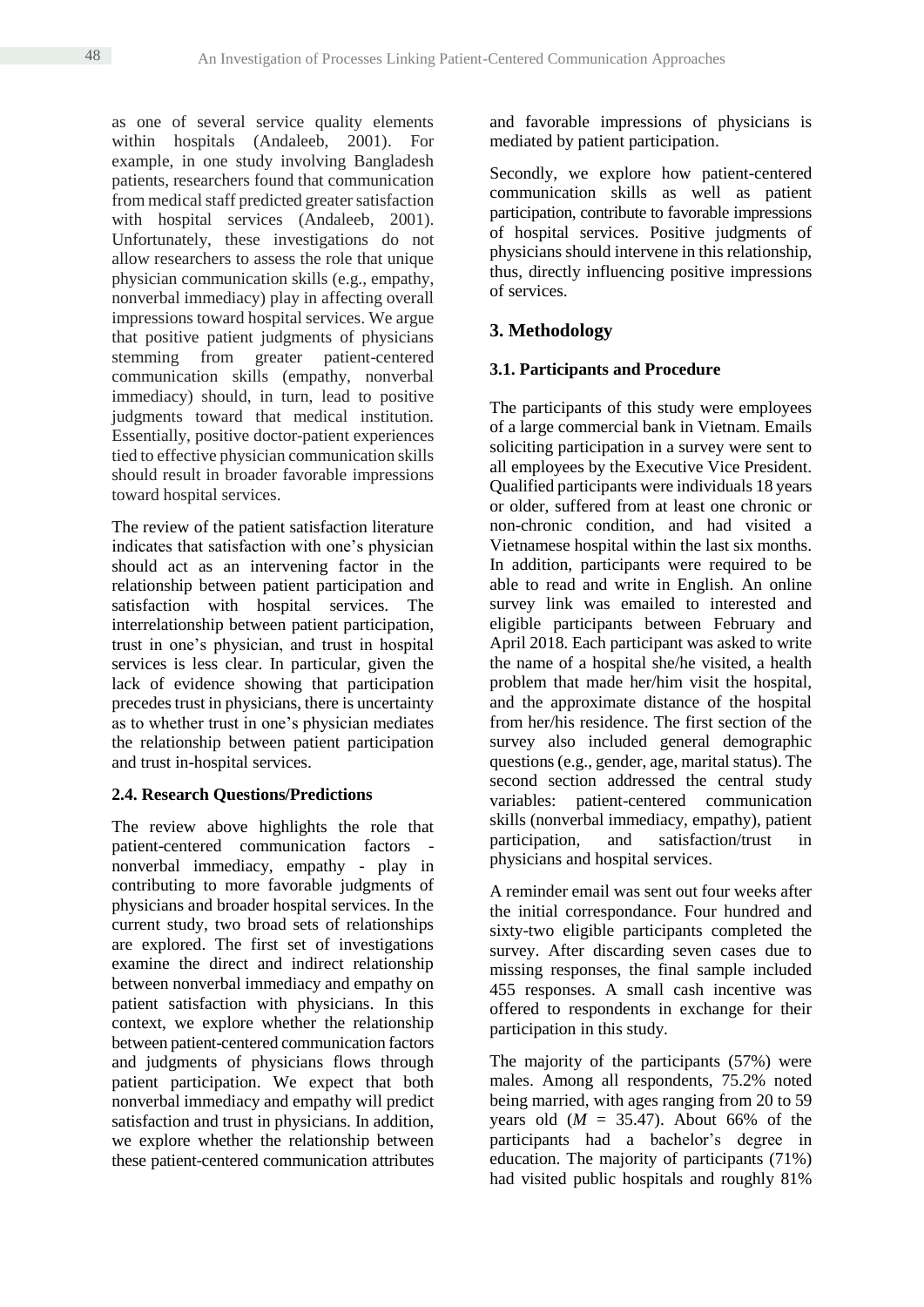lived less than 20 kilometers from their preferred hospital. About one-third of the participants were ENT (Ear, Nose, Throat) patients and about one-fourth of them had eye conditions.

#### **3.2. Measures**

The descriptions below indicate the measurement scales for the central predictor and outcome variables. Unless otherwise noted, all items were measured on a scale ranging from 1 (strongly disagree) to 5 (strongly agree). Confirmatory factor analysis (CFA) through AMOS was run on all variables to assess factor loadings. Items were retained for factor loadings .50 or greater. Scale reliabilities for all measures exceeded .80 (α ranged from .82 to .95). Items were summed together, then averaged to create scales.

## *3.2.1. Nonverbal Immediacy*

Patients' perceptions of physician nonverbal immediacy were assessed through a five-item scale ( $M = 3.76$ ,  $SD = .73$ ,  $\alpha = .90$ ) adapted from McCroskey, Richmond, Sallinen, Fayer, and Barraclough (1995) and Richmond, Gorham, and McCroskey (1987). This included items such as "This doctor looked at me while talking" and "This doctor had a very relaxed body position while talking to me".

## *3.2.2. Empathy*

The five-item Jefferson Scale of Patient Perceptions of Physician Empathy (JSPPPE) (see Hojat et al., 2001; Kane, Gotto, West, Hojat, & Mangione, 2007) assessed patients' perceptions of their physician's empathy  $M =$ 3.69,  $SD = .77$ ,  $\alpha = .92$ ). Sample items included were: "This doctor understood my emotions, feelings, and concerns" and "This doctor viewed things from my perspective".

## *3.2.3. Patient Participation*

Patient participation was measured by five items adapted from previous doctor-patient communication measures (Dutta-Bergman, 2005; Hojat et al., 2001; *M* = 3.92, *SD* = .64, α = .91). This included items such as "I discussed all possible treatment options with the doctor before deciding which treatment to choose" and "I tried to get practical information from the doctor for my disease management".

# *3.2.4. Trust in Physician*

We assessed patients' perceptions of trust in their physicians using Gordon, Pugach, Berbaum, and Ford (2014) five-item measure. CFA results indicated a factor loading of only .30 for one indicator. Thus, that item was dropped from the scale and a final four-item scale was created ( $M = 3.73$ ,  $SD = .73$ ,  $\alpha = .87$ ). Sample items included were: "The doctor chose the best medical treatment for me" and "The doctor was thorough and careful".

## *3.2.5. Patient Satisfaction with Physician*

We used Poulton's (1996) Patient Satisfaction Scale to assess patients' satisfaction with their physicians  $(M = 3.82, SD = .75, \alpha = .95)$ . Patients indicated their agreement with six items such as "I am totally satisfied with my visit to this doctor" and "This doctor was very careful to check everything when examining me/carrying out my care".

# *3.2.6. Trust in Hospital Services*

To measure patient's trust in their hospital services, we adapted Chaudhuri and Holbrook's (2001) three-item brand trust scale ( $M = 3.76$ ,  $SD = .79$ ,  $\alpha = .83$ ). Sample items included: "I trust the care that I receive from a health professional at the hospital that I visited" and "I rely on the care I receive from this hospital".

## *3.2.7. Satisfaction with Hospital Services*

Three items adapted from Maxham and Netemeyer (2002) and Ladhari and Rigaux-Bricmont (2013) assessed patients' satisfaction with their hospital services. CFA results indicated a factor loading of only .10 for one indicator. Thus, that item was dropped from the scale and the remaining two items were summed together and averaged (*M* = 3.83, *SD*  $= .84$ ,  $\alpha = .86$ ). Sample items included were: "I am satisfied with my overall experience with the hospital that I visited" and "Overall, I'm satisfied with the services provided by the hospital".

## **4. Results**

# **4.1. Preliminary Analyses**

Preliminary Pearson correlation analyses indicated that significant relationships existed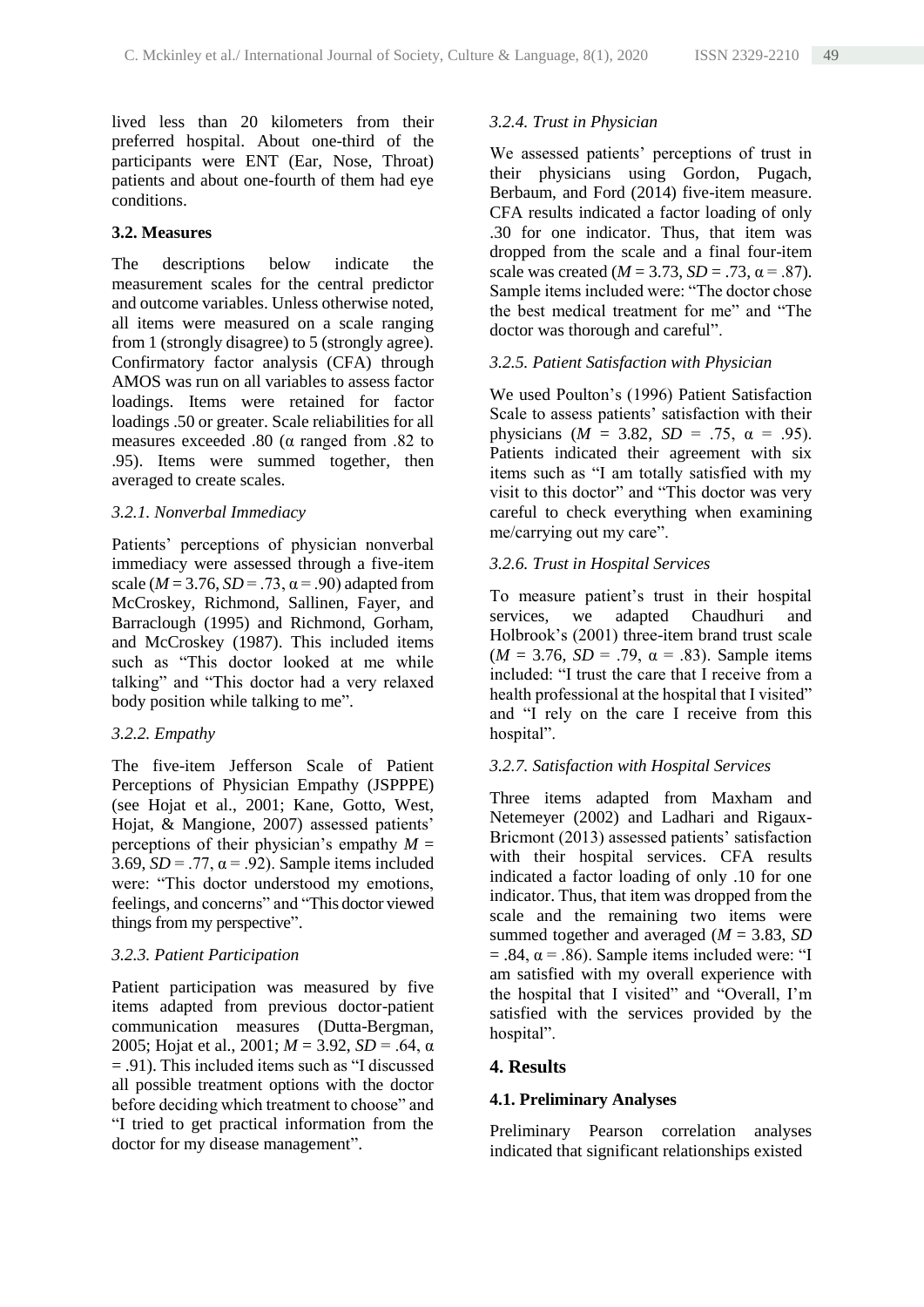between all central study variables. The results of these simple correlation tests showed fairly strong associations, ranging from  $r = .54$  to  $r =$ .85 (see Table 1).

#### **Table 1**

*Intercorrelations between Central Predictor and Outcome Variables*

| Variable                       | NI | <b>EMP</b> | <b>PP</b> | SP      | TP      | SН      | TH      |
|--------------------------------|----|------------|-----------|---------|---------|---------|---------|
| 1. Nonverbal Immediacy         |    | .84**      | $.79**$   | $.81**$ | $.79**$ | $.65**$ | $.63**$ |
| 2. Empathy                     |    |            | $.73**$   | $.85**$ | $.80**$ | $.68**$ | $.65**$ |
| 3. Patient Participation       |    |            |           | $.73**$ | $.72**$ | $.55**$ | $.54**$ |
| 4. Satisfaction with Physician |    |            |           |         | $.84**$ | $.66**$ | $.65**$ |
| 5. Trust in Physician          |    |            |           |         |         | $.70**$ | $.69**$ |
| 6. Satisfaction with Hospital  |    |            |           |         |         |         | .70     |
| 7. Trust in Hospital           |    |            |           |         |         |         |         |

Note: The numbers reflect Pearson's *r* coefficients.

 $NI = Nonverbal Immediatey; EMP = Empathy; PP = Patient Partition; SP = Satisfaction with Physician;$ TP = Trust in Physician; SH = Satisfaction with Hospital; TH = Trust in Hospital

 $* = p < .05, ** = p < .01$ 

In addition, preliminary correlation tests revealed that none of the demographic measures (age, education, gender) were significantly associated with any of the central study variables. With the exception of post-hoc investigations, those measures were excluded from the main analyses.

#### **4.2. Physician Communication Style and Patient Perceptions toward Physicians**

The first analyses explored the influence of two patient-centered communication approaches –

nonverbal immediacy and empathy – on patient perception of physicians. Two separate hierarchical regression analyses were run with nonverbal immediacy and empathy as the predictor variables. Results from the first test showed that empathy and nonverbal immediacy explained significant variance in patient satisfaction with physician,  $R^2 = .75$ ,  $F(2, 446)$  $= 674.84$ ,  $p < .01$ . Nonverbal immediacy ( $\beta =$ .36,  $p < .01$ ) and empathy ( $\beta = .55$ ,  $p < .01$ ) were both strong, positive predictors of patient satisfaction with physician (see Table 2,  $1<sup>st</sup>$ column).

#### **Table 2**

*Summary of Hierarchical Regression Analyses for Variables Predicting Favorable Impressions of Physician*

|                                                  | <b>Satisfaction with Physician</b> |           | <b>Trust in Physician</b> |           |
|--------------------------------------------------|------------------------------------|-----------|---------------------------|-----------|
|                                                  |                                    | <b>SE</b> |                           | <b>SE</b> |
| Model 1a – Comm. Predictors                      |                                    |           |                           |           |
| <b>Nonverbal Immediacy</b>                       | $.35**$                            | .05       | $.40**$                   | .05       |
| <b>Empathy</b>                                   | $.55**$                            | .04       | $.47**$                   | .05       |
|                                                  | $\Delta R^2 = .75**$               |           | $AR^2 = .69**$            |           |
| Model 1b – Comm. Predictors +<br><b>Mediator</b> |                                    |           |                           |           |
| <b>Nonverbal Immediacy</b>                       | $.27**$                            | .05       | $.30*$                    | .05       |
| <b>Empathy</b>                                   | $.52**$                            | .04       | $.43**$                   | .05       |
| <b>Patient Participation</b>                     | $.14**$                            | .05       | .18                       | .05       |
|                                                  | $AR^2 = .76**$                     |           | $\Delta R^2 = .70^{**}$   |           |

Note: Regression coefficients are standardized.,  $* = p < .05$ ,  $** = p < .01$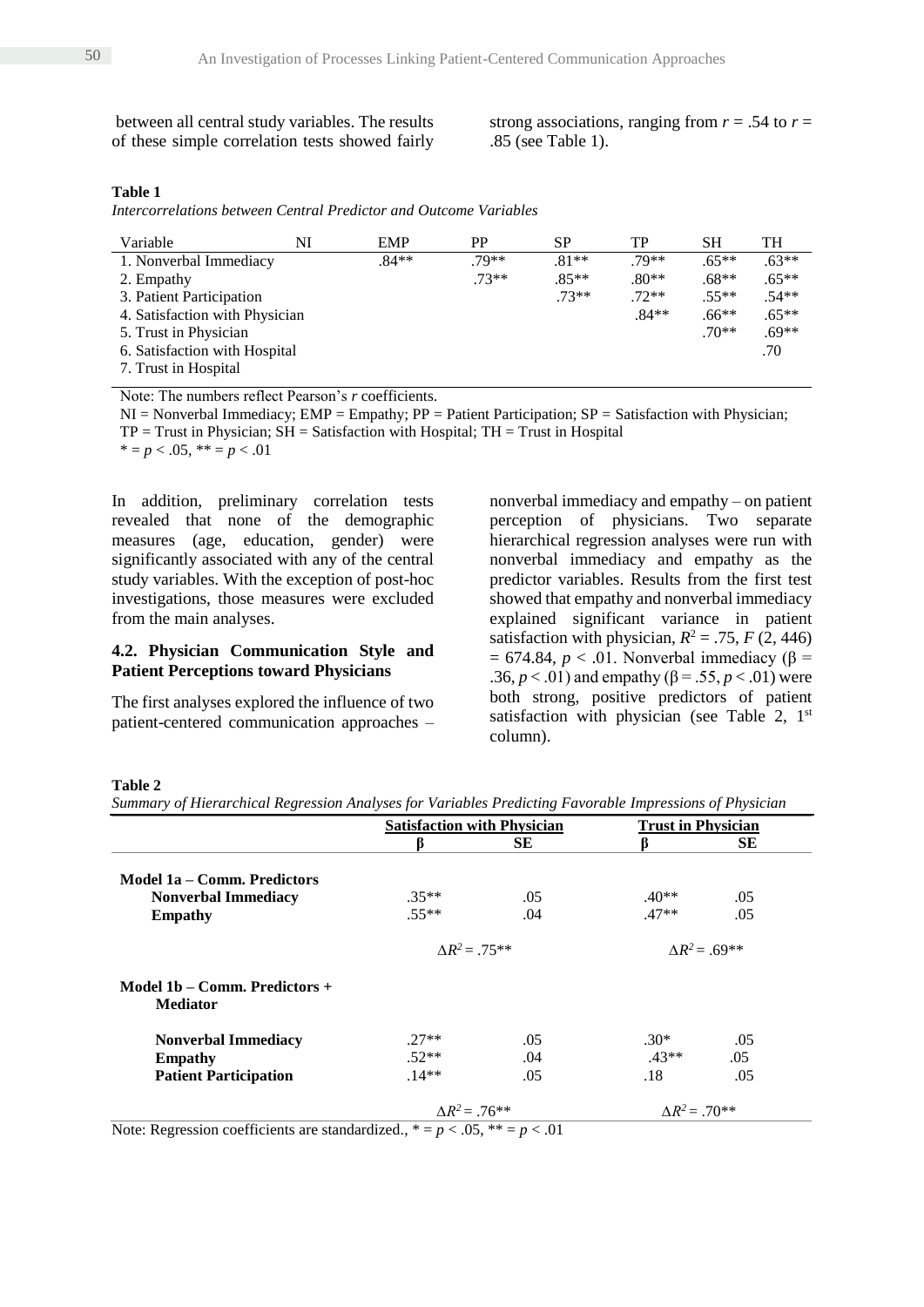Results from the second test showed that empathy and nonverbal empathy also explained significant incremental variance in trust in physicians,  $R^2 = .69$ ,  $\Delta F (2, 445) = 504.18$ ,  $p <$ .01. Nonverbal immediacy  $(\beta = .40, p < .01)$  and empathy ( $\beta$  = .47,  $p$  < .01) were both significant positive predictors of patient trust in physician (see Table 2,  $2<sup>nd</sup>$  column).

#### **4.3. Patient Participation Analyses**

The next set of investigations examined the link between patient participation and favorable impressions of physicians. The analyses assessed patient participation as both as an independent predictor of impressions and a mediator between physician communication skills and impressions. These were assessed simultaneously through mediation analysis. For these tests, we first employed a hierarchical regression analysis, followed by formal mediation tests via the PROCESS macro (Hayes, 2012). The correlation analyses discussed above indicated that: a) nonverbal

immediacy and empathy were associated with patient participation, and b) patient participation was positively associated with satisfaction with physician and trust in physician. This provides preliminary support for two requirements for mediation (Kenny, 2011). Follow-up hierarchical regression analyses were run to assess independent relationships between variables. The first analysis showed that nonverbal immediacy ( $\beta$  = .59,  $p < .01$ ) and empathy ( $\beta = .23$ ,  $p < .01$ ) were independent predictors of patient participation. Second, both nonverbal immediacy ( $\beta$  = .27, *p* < .01) and empathy (β = .52, *p* < .01) remained significant predictors of patient satisfaction with physician when patient participation ( $\beta$  = .14,  $p < .01$ ) was added as a predictor to this model (see Table 2,  $1<sup>st</sup>$  column). Figure 1 provides a visual illustration of these relationships. These results suggest that patient participation was a significant, but weaker predictor of patient satisfaction than either nonverbal immediacy or empathy.



#### **Figure 1**

Patient Participation as Mediator between Patient-Centered Communication Measures and Patient Satisfaction with Physician (Notes: The numbers reflect standardized regression coefficients obtained through multiple regression analyses. For the final model,  $R^2 = .76$ . Numbers in parentheses denote standard errors. \*\*=  $p < .01$ )

To formally test for mediation, follow-up bootstrapping analysis utilizing model 4 from the PROCESS procedure (Hayes, 2012) was performed. In a series of analyses, patient participation was examined as a mediator with the other predictor variable (empathy or nonverbal immediacy) retained as a control variable. Results of bootstrapping analysis showed that the indirect relationship between nonverbal immediacy and patient satisfaction with a physician through patient participation (β = .08, *p* < .05; 95% confidence interval: .02 to .16) was statistically significant. Similarly, the indirect relationship between empathy and patient satisfaction with physician through patient participation ( $\beta$  = .03, *p* < .05; 95%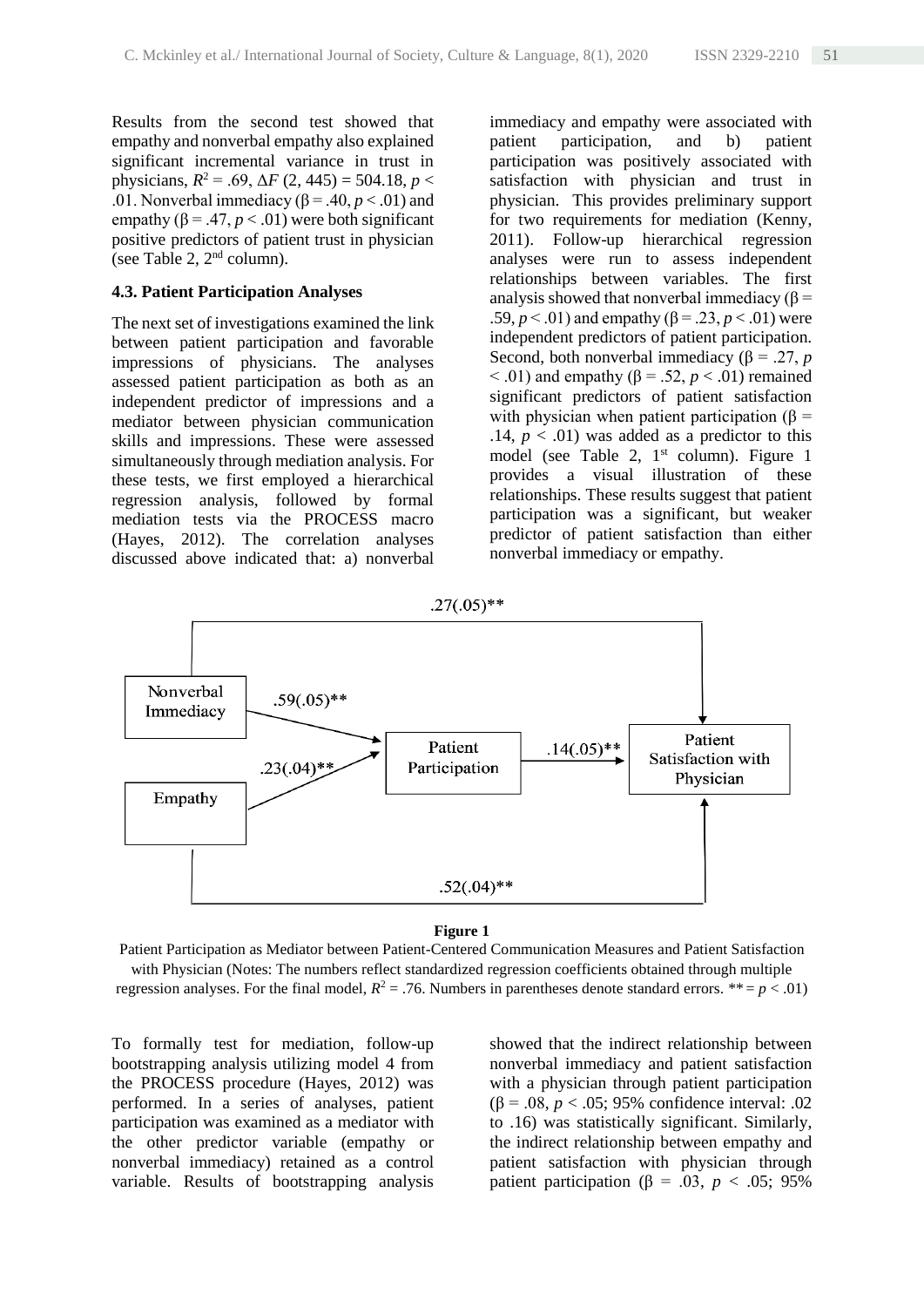confidence interval: .01 to .07) was also statistically significant. Overall, these findings are indicative of partial mediation.

The second test, involving patient trust in physician, initially showed that nonverbal immediacy ( $β = .30, p < .01$ ) and empathy ( $β =$ .43,  $p < .01$ ) remained significant predictors of patient trust in doctors when patient participation ( $\beta$  = .17, *p* < .01) was added to the model (see Table 2,  $2<sup>nd</sup>$  column). These results show that patient participation was a significant, but a weaker predictor of trust than either empathy or nonverbal immediacy. Results of bootstrapping tests showed that the indirect relationship between nonverbal immediacy and patient trust in physicians through patient participation (β = .09, *p* < .05; 95% confidence interval: .04 to .16) was statistically significant. Furthermore, the indirect relationship between empathy and patient trust in physician through patient participation (β = .03, *p* < .05; 95% confidence interval: .01 to .17) was also statistically significant. The results of these mediation analyses show support for partial mediation.

# **4.4. Patient Judgments towards Medical Institutions**

The final set of investigations assessed how favorable impressions of physicians mediates

the relationship between patient-centered interaction measures (nonverbal immediacy, empathy, patient participation) and judgments toward hospital services. The first hierarchical regression analysis revealed that empathy  $(β =$ .45,  $p < .01$ ) and nonverbal immediacy ( $\beta = .26$ , *p* < .01) significantly predicted patient satisfaction with hospital services, whereas patient participation (β = .01,  $p > .05$ ) did not significantly predict this outcome. Further analyses showed that after including patient satisfaction with physicians in the regression model, nonverbal immediacy ( $\beta$  = .20, *p* < .01) and empathy  $(\beta = .33, p < .01)$  remained significant predictors of satisfaction with hospital services (see Table 3,  $1<sup>st</sup>$  column). Figure 2 details visually the relationship between these variables. Subsequent bootstrapping tests revealed that the indirect relationship between nonverbal immediacy and hospital satisfaction through satisfaction with physician (β = .04,  $p < .05$ ; 95% confidence interval: .01 to .10; see Table 4) was statistically significant. Similarly, the indirect relationship between empathy and hospital satisfaction through satisfaction with physician (β = .09, *p* < .05; 95% confidence interval: .03 to .17) was also statistically significant. Overall, these findings are indicative of partial mediation.

#### **Table 3**

*Summary of Hierarchical Regression Analyses for Variables Predicting Favorable Impressions of Hospital Services*

|                                    | <b>Satisfaction with Hospital</b> |                          | <b>Trust in Hospital</b> |     |
|------------------------------------|-----------------------------------|--------------------------|--------------------------|-----|
|                                    | ĸ                                 | SЕ                       | ß                        | SЕ  |
| <b>Model 1a – PCC Measures</b>     |                                   |                          |                          |     |
| <b>Nonverbal Immediacy</b>         | $.26**$                           | .08                      | $.26**$                  | .08 |
| Empathy                            | $.45**$                           | .07                      | $.40**$                  | .07 |
| <b>Patient Participation</b>       | $.02\,$                           | .07                      | .05                      | .07 |
|                                    | $\Delta R^2 = 0.49**$             |                          | $\Delta R^2 = 0.45**$    |     |
| Model 1b – PCC Measures $+$        |                                   |                          |                          |     |
| <b>Mediator</b>                    |                                   |                          |                          |     |
| <b>Nonverbal Immediacy</b>         | $.20**$                           | .08                      | $.12^{\dagger}$          | .08 |
| <b>Empathy</b>                     | $.33**$                           | .08                      | $.23**$                  | .07 |
| <b>Patient Participation</b>       | $-.02$                            | .07                      | $-.02$                   | .07 |
| <b>Satisfaction with Physician</b> | $.24**$                           | .08                      |                          |     |
| <b>Trust in Physician</b>          |                                   | $\overline{\phantom{a}}$ | $.42**$                  | .07 |
|                                    | $\Delta R^2 = .50^{**}$           |                          | $\Delta R^2 = .50^{**}$  |     |

Note: Regression coefficients are standardized.,  $\dagger = \langle 10, * \rangle = p \langle 0.05, ** \rangle = p \langle 0.01, PCC \rangle =$  Patient-Centered Communication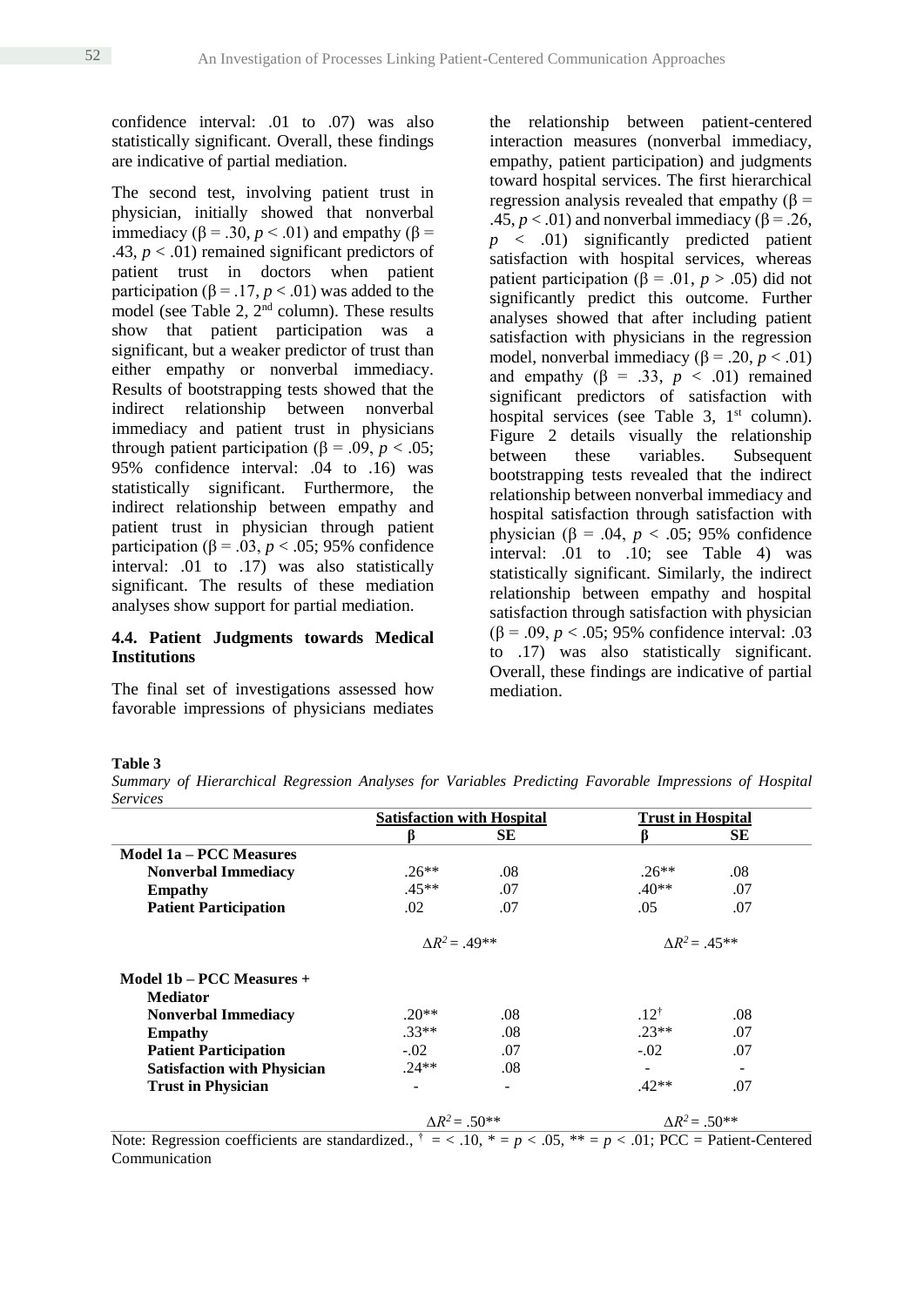

**Figure 2**

Patient Satisfaction with Physician Mediator between Patient-Centered Interaction Measures and Satisfaction with Hospital Services (Notes: The numbers reflect standardized regression coefficients obtained through multiple regression analyses. For the final model,  $R^2 = 0.50$ . Numbers in parentheses denote standard errors. \*\*=  $p < .01$ )

While the nonsignificant relationship between patient participation and hospital satisfaction technically violates the first assumption of mediation outlined by Baron and Kenny (1986), Kenny (2011) indicates that if the predictor (patient participation) is significantly associated with the mediator (patient satisfaction with physician), then a path from the predictor to the outcome may be implied and, furthermore, should be explored through bootstrapping techniques (Hayes, 2012). The results of this additional bootstrapping analysis revealed that indirect relationship between patient participation and hospital satisfaction through satisfaction with physician ( $\beta$  = .03, *p* < .05; 95% confidence interval: .005 to .07) was also statistically significant and reflective of partial mediation.

Hierarchical regression analysis revealed that empathy  $(\beta = .40, p < .01)$  and nonverbal immediacy ( $β = .26, p < .01$ ) were significantly associated with patient trust in hospital services, whereas patient participation ( $\beta = .05$ , *p* > .05) did not predict this outcome. Subsequent hierarchical regression analysis

showed that after including patient trust with physicians in the regression model, empathy (β  $=$  .23,  $p < .01$ ) but not nonverbal immediacy ( $\beta$ )  $=$  .12,  $p > .05$ ) remained a significant predictor of trust in hospital services (see Table 3, 2nd column). Subsequent bootstrapping tests revealed a significant, indirect relationship between nonverbal immediacy and hospital trust through trust with physician (β = .08, *p* < .05; 95% confidence interval: .04 to .14). Similarly, the indirect relationship between empathy and hospital trust through trust with physician ( $\beta$  = .12, *p* < .05; 95% confidence interval: .07 to .20) was also statistically significant. Overall, these findings are indicative of partial mediation. Finally, results indicated a significant, indirect relationship between patient participation and hospital trust through trust with physician ( $\beta$  = .06, *p* < .05; 95% confidence interval: .03 to .10).

#### **4.5. Post-hoc Analysis**

Although none of the demographic items (age, gender, education) were directly associated with the central study variables, post-hoc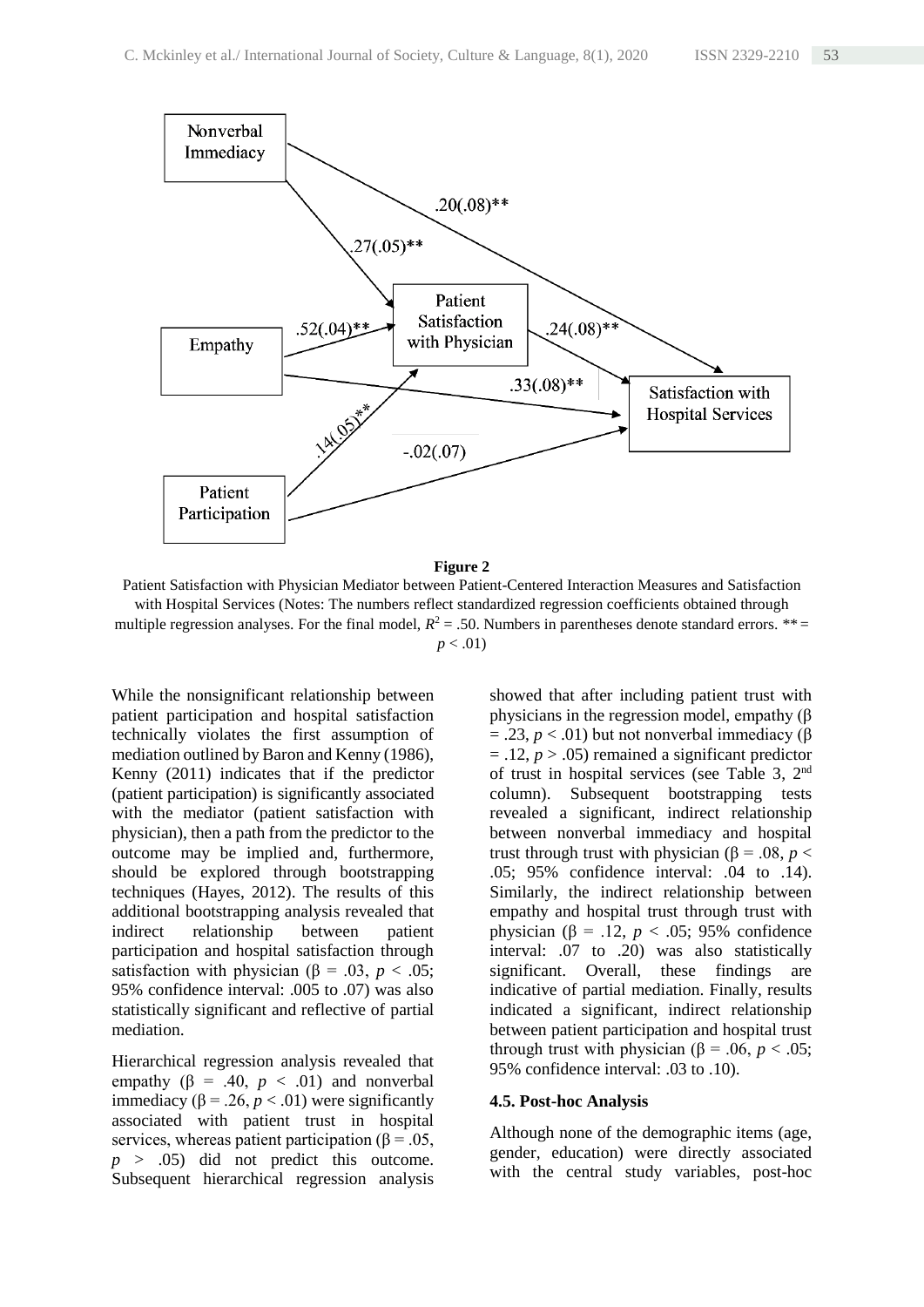analyses revealed multiple moderator effects. First, hierarchical regression analysis indicated a weak, but significant interaction between patient participation and gender on trust in doctor β = .19, *p* < .05;  $\Delta R^2$  = .003,  $\Delta F$  (1, 442)  $= 4.12$ ,  $p < .05$ . Subsequent analyses revealed that patient participation was significantly associated with trust in doctor among males (β  $= .26, p < .01$ , but not females ( $\beta = .07, p >$ .05). In addition, significant interactions emerged between age and nonverbal immediacy  $[\beta = .12, p < .01; \Delta R^2 = .01, \Delta F (1,$ 438) = 13.12,  $p < .01$ ], and between age and empathy  $[\beta = .07, p < .05; \Delta R^2 = .01, \Delta F (1,$  438) = 4.42,  $p < .05$ . However, when these interactions were examined simultaneously in one model, only the age X nonverbal immediacy interaction remained significant. To decompose this interaction, separate regressions were run at one standard deviation above and below the mean of the moderator variable (i.e., age; Aiken & West, 1991). Results showed that among older participants, nonverbal immediacy was a strong, positive predictor of trust in hospital services ( $\beta$  = .26, *p*  $\sim$  .01), whereas among younger participants, nonverbal immediacy was not associated with trust (β = .002, *p* > .05; see Figure 3).





Post-hoc Analysis Indicating a Relationship between Nonverbal Immediacy and Trust in Hospital as a Function of Age, Indicated by Linear Regression Analysis

## **5. Discussion**

Effective patient-centered communication strategies are needed to ensure patients engage in treatment adherence and broader positive health behaviors. Prior research shows that physicians utilizing more patient-centered communication approaches are likely to develop positive relationships with patients, leading to favorable patient impressions and improved patient outcomes. The current investigation expanded on prior patientcentered communication research by testing

processes through which nonverbal immediacy and empathy – communication approaches historically linked to patient satisfaction – increased satisfaction and trust in physicians and Vietnamese hospital services. Patientcentered communication outside U.S. contexts has been relatively understudied, and within Vietnam, there exist few quantitative doctorpatient investigations. Consequently, on a theoretical level, this investigation sought to explain more clearly the interrelationships between different patient-centered interaction approaches and how these strategies contribute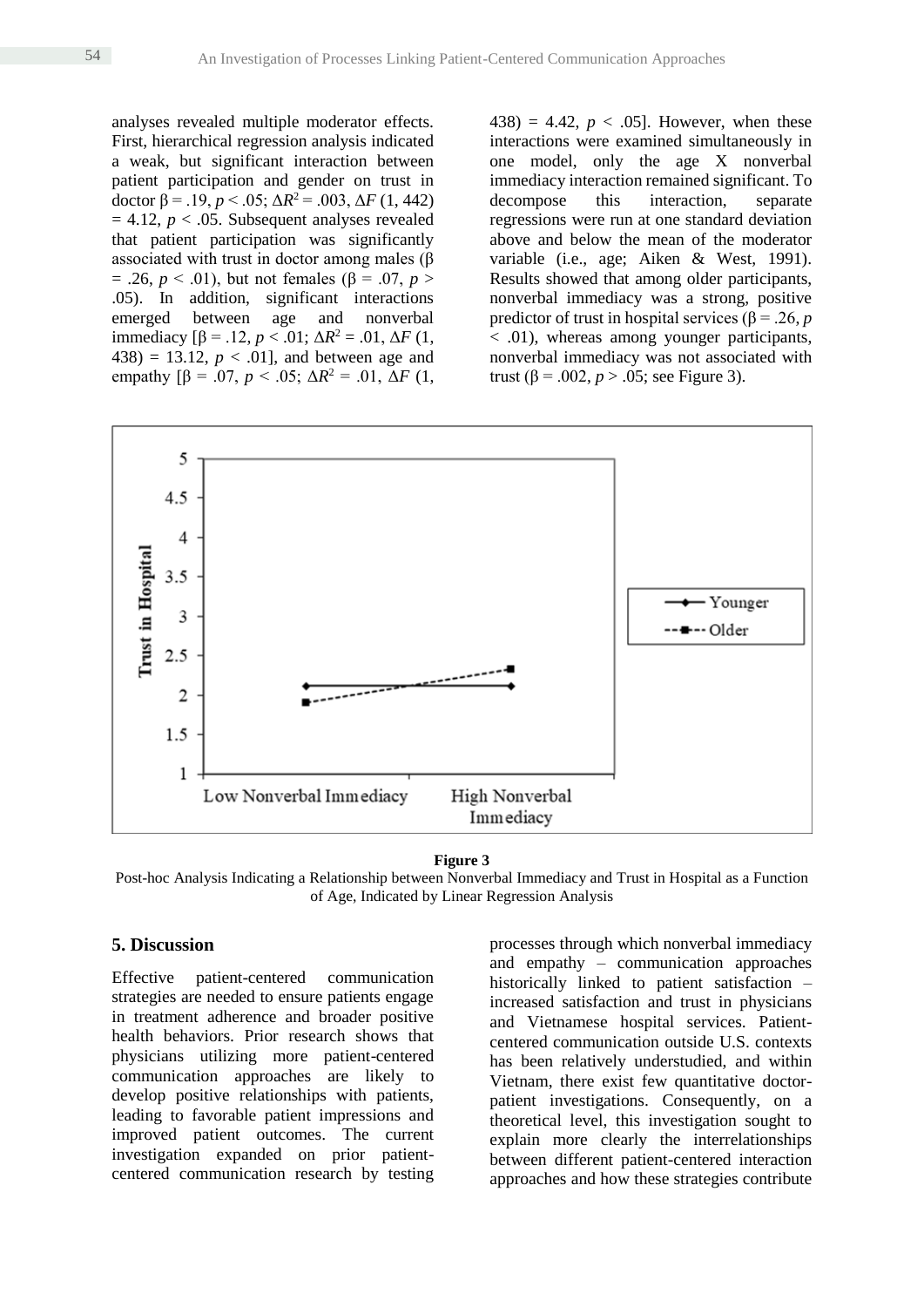to broader perceptions of medical services. From a practical perspective, this study offered a more extensive examination of how patientcentered care influences patient judgments within a non-westernized (Vietnamese) population.

The findings from this investigation indicate that empathy and nonverbal immediacy operate independently to predict favorable judgments of physicians and medical institutions. Together, these factors explained substantial variance in favorable patient assessments. Conversely, patient participation did not independently predict favorable impressions of hospital services and was a relatively weak predictor of satisfaction and trust in physicians. Finally, results from the model predicting judgments of hospital services indicated that physician satisfaction and trust were reliable intervening factors in the relationship between all three patient-centered factors and favorable judgments of medical institutions. The sections below discuss the theoretical and practical implications of these findings.

## **5.1. Theoretical Implications**

Numerous investigations have explored the impact of empathy and nonverbal immediacy on patient judgments towards physicians. The current investigation attempted to provide a more comprehensive assessment of the interrelationships between these components of doctor-patient communication and patient participation to predict favorable patient experiences. While patient participation is strongly associated with empathy and nonverbal immediacy, the results from this study suggest that increased participation is a somewhat weak mediator between these patient-centered communication styles and judgments towards physicians. These results support Quaschning, Körner, and Wirtz's (2013) investigation, indicating that different patient-centered components exert independent, additive effects on patient impressions of physicians. Given the argument that the relationship between patient participation and patient trust is bi-directional (Peek et al., 2013), it is potentially more viable to assess the unique predictive power of patient participation on patient judgments (in comparison to other patient-centered variables), rather than exploring whether this factor drives patient perceptions of physicians.

This investigation also suggests that empathy and nonverbal immediacy factor more potently into patient satisfaction/trust than patient participation. Patient impressions may be determined less by their level of participation during consultations than the extent physicians promote greater perspective-taking and closeness. Ultimately, physicians displaying more patient-centered communication approaches can influence patients' positive judgments towards both physicians and broader hospital services.

# **5.2. Practical Implications**

Results from this investigation show that Vietnamese medical institutions must continue to promote patient-centered communication approaches as this benefits long-term patient care and impressions toward medical facilities. Physicians' training sessions should highlight verbal and nonverbal communication approaches that embrace patient perspectivetaking and maximize feelings of closeness (e.g., direct eye contact, greater attention). While it is important to promote these approaches across all age groups, the post-hoc tests revealed that greater nonverbal immediacy expressed towards older patients as opposed to younger patients is more likely to generate higher feelings of trust in-hospital services. This extends previous research that showed stronger links between patient-centered interaction styles and satisfaction among older adults (Peck, 2011). Given the rapid increase among those 60 and older within the Vietnamese population (Hoang & Duong, 2018), it is vital for medical facilities to invest time and resources to strengthening patient-centered communication strategies directed toward this population.

Although our findings suggest that patient participation is a less powerful predictor of patient satisfaction and trust than patientcentered communication strategies, participation does modestly contribute to these impressions. Consequently, outreach efforts by Vietnamese public health agencies should aim to promote greater patient engagement and active patient roles in health care.

A key limitation of this investigation is the correlational design. This does not allow one to identify causal relationships between the central factors in this study. In exploring these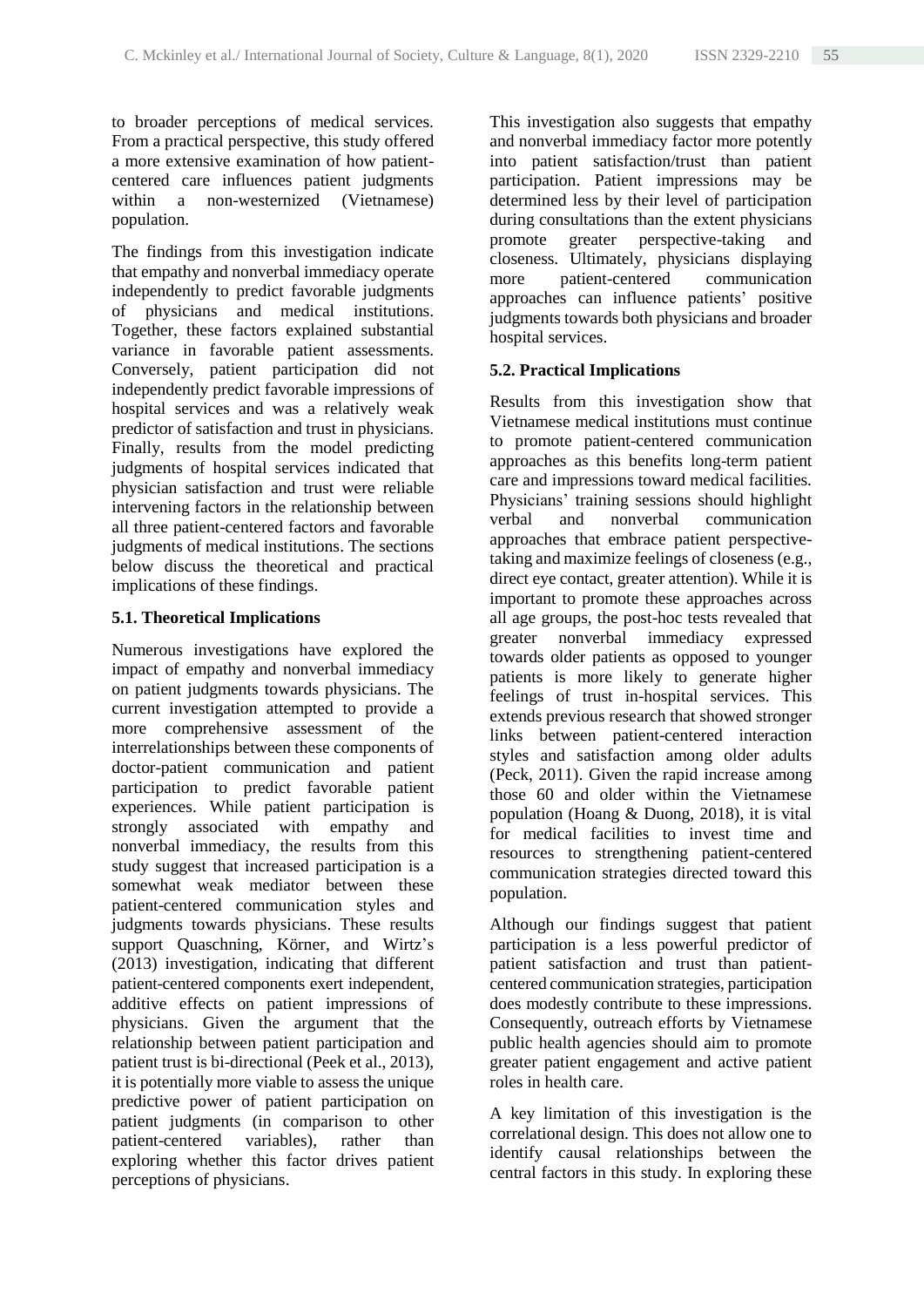relationships, we drew from previous doctorpatient literature in addressing why satisfaction and trust should result from specific communication approaches (Kim, Kaplowitz, & Johnston, 2004). In addition, it is ethically problematic to manipulate the extent that patients receive different levels of empathy and nonverbal immediacy. Follow-up longitudinal investigations that explore long-term changes in patient satisfaction/trust may offer more substantial insight into the possible influence of patient-centered communication approaches on patient impressions of physicians and hospital services as well as treatment adherence. In addition, we chose to ask patients to reflect on their perceptions of physicians' communication skills and opportunities for participation. While this approach replicates similar investigations (Kafetsios, Anagnostopoulos, Lempesis, & Valindra, 2014; Quaschning, Körner, & Wirtz, 2013), recording doctor-patient interactions via objective coding (i.e., Peck, 2011), may offer an alternative, and potentially more accurate examination of this topic.

Secondly, this study was limited to one non-U.S. population (Vietnam). Prior research has shown that the nature of doctor-patient interactions as well as patient expectations for these encounters can vary greatly across countries (Oshtaki, Oshtaki, & Fetters, 2006; van den Brink-Muinen et al., 2000). Therefore, how patients respond to more patient-centered strategies may be moderated by one's culture and/or national customs. Future investigations should explore these relationships across a wider range of countries with cultures reflecting various perspectives on health care interactions.

In summary, this investigation explored broader processes driven by two patientcentered communication skills – empathy and nonverbal immediacy – as antecedents to Vietnamese patients' impressions of physicians and hospital services. Results showed that these two factors were powerful, independent predictors of satisfaction and trust. Conversely, patient participation was a less robust predictor of judgments toward physicians as well as a weak mediator between patient-centered communication skills and favorable physician impressions. In addition, results showed that patient satisfaction and trust in physicians was a key intervening factor in the relationship

between patient-centered communication skills and favorable impressions of hospital services. Overall, the findings highlight the critical importance of physician connectedness with patients as central to patients' global judgments of medical services.

# **References**

- Aiken, L. S., West, S. G., & Reno, R. R. (1991). *Multiple regression: Testing and interpreting interactions.* Thousand Oaks, CA: Sage.
- Ambady, N., & Rosenthal, R. (1992). Thin slices of expressive behavior as predictors of interpersonal consequences: A meta-analysis. *Psychological Bulletin*, *111*(2), 256-274.
- Ambady, N., Koo, J., Rosenthal, R., & Winograd, C. H. (2002). Physical therapists' nonverbal communication predicts geriatric patients' health outcomes. *Psychology and Aging*, *17*(3), 443–452.
- Andaleeb, S. S. (2001). Service quality perceptions and patient satisfaction: A study of hospitals in a developing country. *Social Science & Medicine, 52*(9), 1359-1370.
- Baron, R. M., & Kenny, D. A. (1986). The moderator-mediator variable distinction in social psychological research: Conceptual, strategic, and statistical considerations. *Journal of Personality and Social Psychology*, *51*(6), 1173– 1182.
- Burgoon, J. K., Pfau, M., Parrott, R., Birk, T., Coker, R., & Burgoon, M. (1987). Relational communication, satisfaction, compliance‐ gaining strategies, and compliance in communication between physicians and patients. *Communications Monographs*, *54*(3), 307-324.
- Chaudhuri, A., & Holbrook, M. B. (2001). The chain of effects from brand trust and brand affect to brand performance: The role of brand loyalty. *Journal of Marketing*, *65*(2), 81-93.
- Clever, S. L., Jin, L., Levinson, W., & Meltzer, D. O. (2008). Does doctor-patient communication affect patient satisfaction with hospital care? Results of an analysis with a novel instrumental variable. *Health Services Research*, *43*(5), 1505-1519.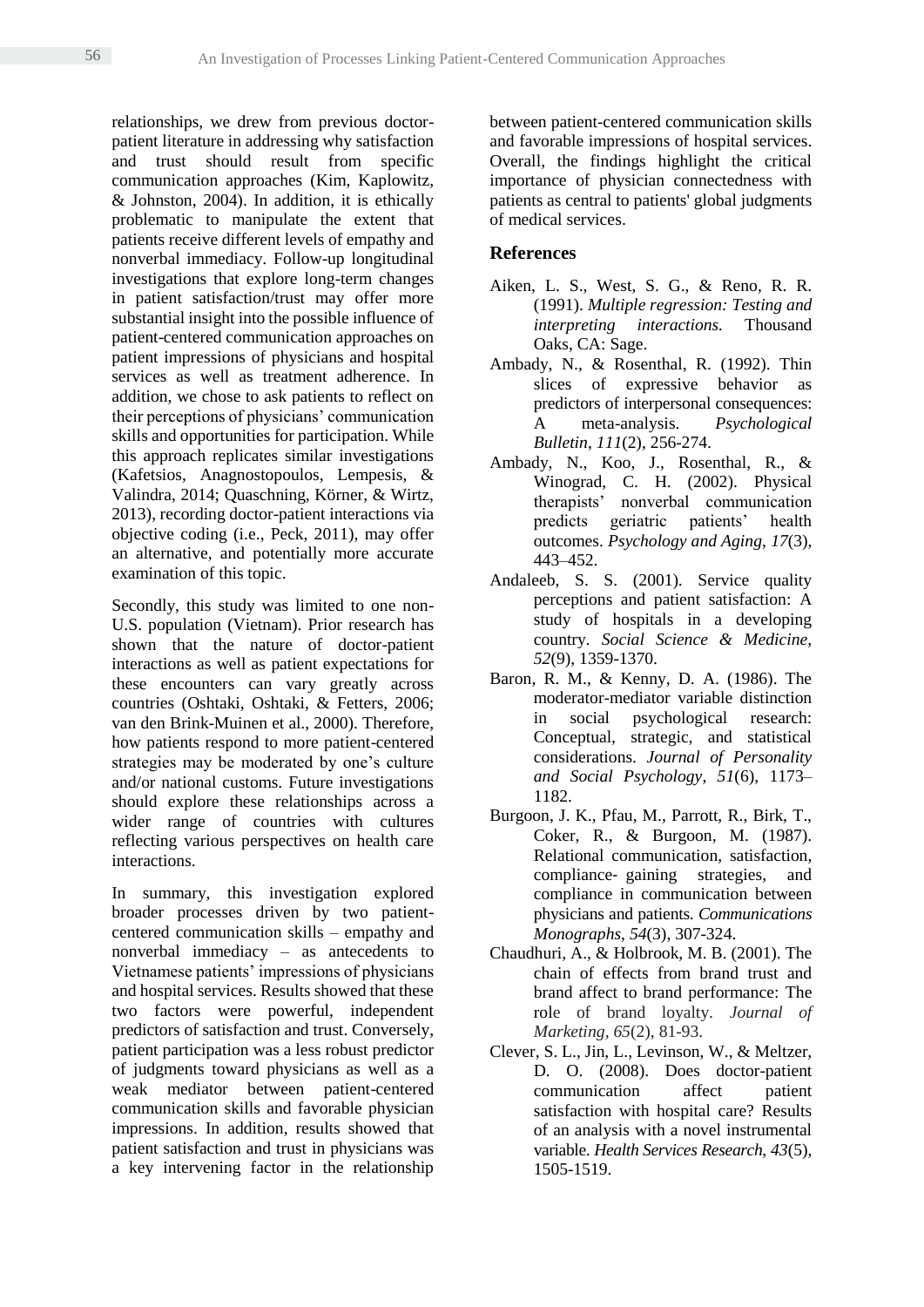- Comstock, L. M., Hooper, E. M., Goodwin, J. M., & Goodwin, J. S. (1982). Physician behaviors that correlate with patient satisfaction. *Journal of Medical Education*, *57*(2), 105-112.
- Conlee, C. J., Olvera, J., & Vagim, N. N. (1993). The relationships among physician nonverbal immediacy and measures of patient satisfaction with physician care. *Communication Reports, 6*(1), 25-33.
- Derksen, F., Hartman, T. C. O., van Dijk, A., Plouvier, A., Bensing, J., & Lagro-Janssen, A. (2017). Consequences of the presence and absence of empathy during consultations in primary care: A focus group study with patients. *Patient Education and Counseling*, *100*(5), 987- 993.
- Dutta-Bergman, M. J. (2005). The relation between health-orientation, providerpatient communication, and satisfaction: An individual-difference approach. *Health Communication*, *18*(3), 291-303.
- Ellis, R. J. B., Carmon, A. F., & Pike, C. (2016). A review of immediacy and implications for provider-patient relationships to support medication management. *Patient Preference and Adherence, 10*(1), 9-18.
- Farzadnia, S., & Giles, H. (2015). Patientprovider interaction: a communication accommodation theory perspective. *International Journal of Society, Culture & Language*, *3*(2), 17-34.
- Gordon, H. S., Pugach, O., Berbaum, M. L., & Ford, M. E. (2014). Examining patients' trust in physicians and the VA healthcare system in a prospective cohort followed for six-months after an exacerbation of heart failure. *Patient Education and Counseling, 97*(2), 173-179.
- Hall, J. A., & Dornan, M. C. (1988). What patients like about their medical care and how often they are asked: A metaanalysis of the satisfaction literature. *Social Science & Medicine*, *27*(9), 935-939.
- Hall, J. A., Harrigan, J. A., & Rosenthal, R. (1995). Nonverbal behavior in clinicianpatient interaction. *Applied and Preventive Psychology*, *4*(1), 21-37.
- Han, B. T. H., Dunne, M. P., & FitzGerald, G. (2013). Vietnamese medical students' attitudes toward the doctor-patient relationship. *Journal of Medicine and Pharmacy, 2,* 109-117.
- Hayes, A. F. (2012). *PROCESS: A versatile computational tool for observed variable mediation, moderation, and conditional process modeling [White paper].*  Retrieved from http://www.afhayes. com/public=process2012.pdf
- Henry, S. G., Fuhrel-Forbis, A., Rogers, M. A. M., & Eggly, S. (2012). Association between nonverbal communication during clinical interactions and outcomes: A systematic review and meta-analysis. *Patient Education and Counseling*, *86*(3), 297–315.
- Hernández López, M. D. L. O. (2016). Disagreement and degrees of assertiveness in service encounters: Purchase vs problem-solving interactions. *International Journal of Society, Culture & Language*, *4*(2), 87-104.
- Hoang, V. M., & Duong, H. Y. (2018). Health and health care for older people in Vietnam. *Healthy Aging Research, 7*(15), 1-2.
- Hoffman, M. L. (2001). *Empathy and moral development: Implications for caring and justice.* New York, NY: Cambridge University Press.
- Hojat, M., Mangione, S., Nasca, T. J., Cohen, M. J., Gonnella, J. S., Erdmann, J. B., ... & Magee, M. (2001). The Jefferson scale of physician empathy: Development and preliminary psychometric data. *Educational and Psychological Measurement*, *61*, 349-365.
- Hojat, M., Gonnella, J. S., Nasca, T. J., Mangione, S., Vergare, M., & Magee, M. (2002). Physician empathy: Definition, components, measurement, and relationship to gender and specialty. *American Journal of Psychiatry*, *159*(9), 1563-1569.
- Hojat, M., Louis, D. Z., Maxwell, K., Markham, F., Wender, R., & Gonnella, J. S. (2010). Patient perceptions of physician empathy, satisfaction with physician, interpersonal trust, and compliance. *International Journal of Medical Education*, *1*, 83-87.
- Jackson, J. L. (2005). Communication about symptoms in primary care: Impact on patient outcomes. *Journal of Alternative & Complementary Medicine, 11*(1), s-51-s56.
- Kafetsios, K., Anagnostopoulos, F., Lempesis, E., & Valindra, A. (2014). Doctors'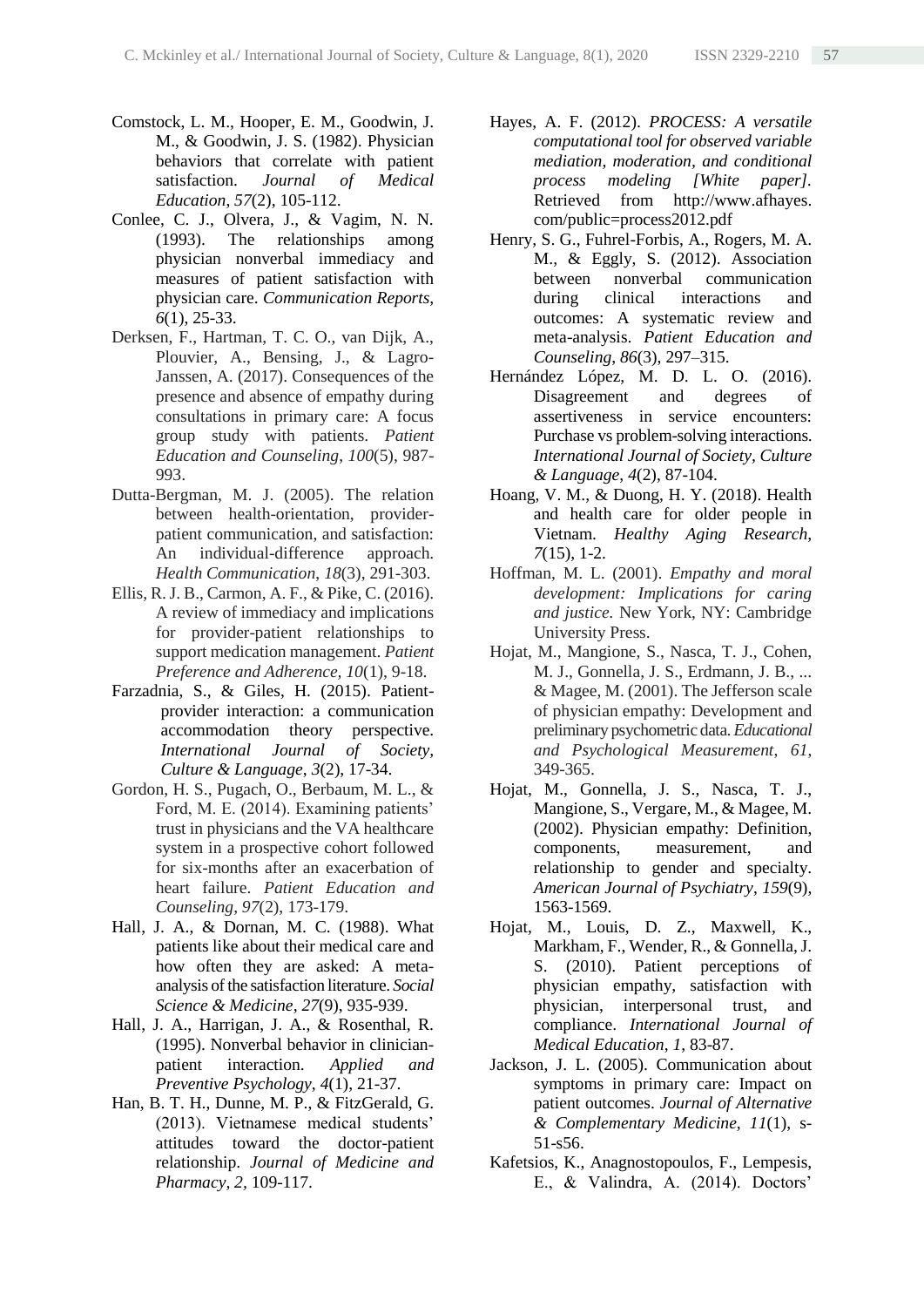emotion regulation and patient satisfaction: A social-functional perspective. *Health Communication, 29*(2), 205-214.

- Kane, G. C., Gotto, J. L., West, S., Hojat, M., & Mangione, S. (2007). Jefferson scale of patient's perceptions of physician empathy: Preliminary psychometric data. *Croatian Medical Journal*, *48*(1), 81-86.
- Kenny, D. A. (2011). *Mediation*. Retrieved from http://davidakenny.net/cm/ mediate.htm
- Kim, S. S., Kaplowitz, S., & Johnston, M. V. (2004). The effects of physician empathy on patient satisfaction and compliance. *Evaluation & the Health Professions, 27*(3), 237-251.
- Kraska, R. A., Weigand, M., & Geraedts, M. (2017). Associations between hospital characteristics and patient satisfaction in Germany. *Health Expectations*, *20*(4), 593-600.
- Krasner, M. S., Epstein, R. M., Beckman, H., Suchman, A. L., Chapman, B., Mooney, C. J., & Quill, T. E. (2009). Association of an educational program in mindful communication with burnout, empathy, and attitudes among primary care physicians. *Jama, 302*(12), 1284-1293.
- Kravitz, R. L., Bell, R. A., Azari, R., Krupat, E., Kelly-Reif, S., & Thom, D. (2002). Request fulfillment in office practice: Antecedents and relationship to outcomes. *Medical Care*, *40*(1), 38-51.
- Kurtz, S., Silverman, J., Benson, J., & Draper, J. (2003). Marrying content and process in clinical method teaching: Enhancing the Calgary–Cambridge guides. *Academic Medicine, 78*(8), 802-809.
- Ladhari, R., & Rigaux-Bricmont, B. (2013). Determinants of patient satisfaction with public hospital services. *Health Marketing Quarterly*, *30*(4), 299-318.
- Maxham III, J. G., & Netemeyer, R. G. (2002). A longitudinal study of complaining customers' evaluations of multiple service failures and recovery efforts. *Journal of Marketing, 66*(4), 57-71.
- McCroskey, J. C., Richmond, V. P., Sallinen, A., Fayer, J. M., & Barraclough, R. A. (1995). A cross‐cultural and multi‐ behavioral analysis of the relationship between nonverbal immediacy and

teacher evaluation. *Communication Education, 44*(4), 281-291.

- Mehrabian, A. (1969). Methods & Designs: Some referents and measures of nonverbal behavior. *Behavioral Research Methods and Instrumentation*, *1*(6), 203–207.
- Nguyen, H. T. L., Austin, G., Chau, D. D., Nguyen, H. Q., & Nguyen, K. H. B. (2018). Eliciting patients' health concerns in consulting rooms and wards in Vietnamese public hospitals. *International Journal of Applied Linguistics & English Literature*, *7*(2), 121-133.
- Nguyen, H., & Austin, G. (2018). Follow-up visits in doctor-patient communication: The Vietnamese case. *International Journal of Society, Culture & Language, 6*(1), 18-30.
- Nhung, P. T. H. (2014). Linguistic and cultural constraints in Vietnamese general practitioners' act of initiating clinical information-seeking process in first encounters with outpatients. *Theory and Practice in Language Studies*, *4*(6), 1125.
- Ommen, O., Janssen, C., Neugebauer, E., Bouillon, B., Rehm, K., Rangger, C., ... & Pfaff, H. (2008). Trust, social support and patient type—associations between patients perceived trust, supportive communication and patients preferences in regard to paternalism, clarification and participation of severely injured patients. *Patient Education and Counseling*, *73*(2), 196-204.
- Peck, B. M. (2011). Age-related differences in doctor-patient interaction and patient satisfaction. *Current Gerontology and Geriatrics Research*, *2011*. doi:10.1155/2011/137492
- Peek, M. E., Gorawara-Bhat, R., Quinn, M. T., Odoms-Young, A., Wilson, S. C., & Chin, M. H. (2013). Patient trust in physicians and shared decision-making among African-Americans with diabetes. *Health Communication*, *28*(6), 616-623.
- Poulton, B. C. (1996). Use of the consultation satisfaction questionnaire to examine patients' satisfaction with general practitioners and community nurses: Reliability, replicability and discriminant